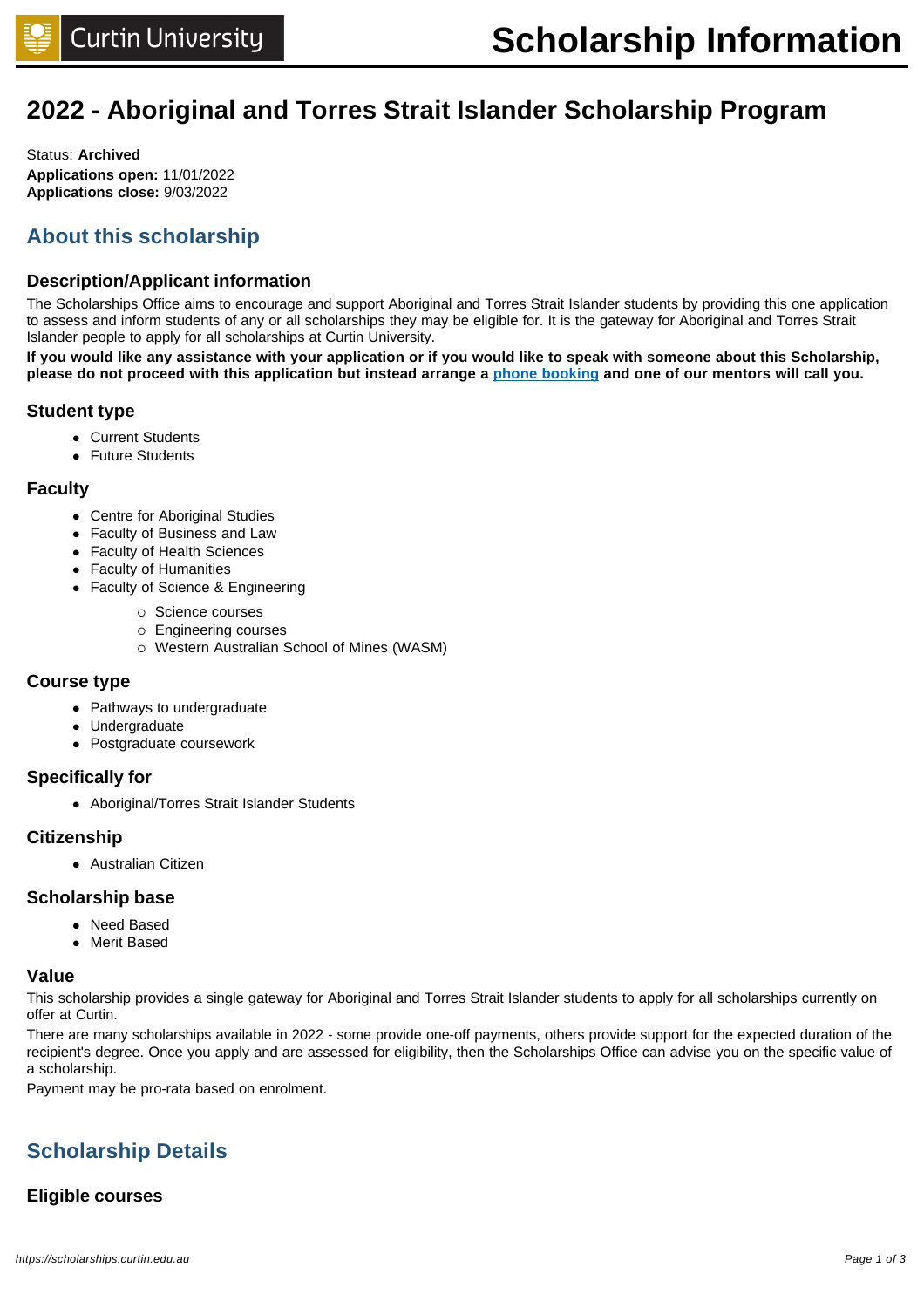All enabling courses, undergraduate and postgraduate degrees

# **Eligibility criteria**

Applicants must meet the following criteria to be eligible to apply through the Indigenous Scholarships Program:

• Aboriginal or Torres Strait Islander descent

Other eligibility criteria will vary according to the scholarship. The Scholarships Team will assess you and match you to a potential scholarship if possible, then advise you regarding eligibility. Usually if you are successful in more than one scholarship, then you will be awarded the highest value scholarship. You may have the opportunity to select your preferred scholarship.

### **Enrolment requirements**

Requirements vary for each scholarship. If you are eligible for a particular scholarship, the Scholarships Team will direct you to the Enrolment requirements for that particular scholarship.

# **How to apply**

## **Application process**

### **Step 1: Access application form**

• Application form can be accessed via the 'My Studies' tab in OASIS or via the 'Apply Online' button on the top right-hand side of this page

### **Step 2: Complete**

- Complete the application form online
- Application form can be saved at any point of the process
- Multiple scholarships can be applied for at one time
- Tips on how to complete your application can be found on the ['Applying for scholarships'](https://scholarships.curtin.edu.au/apply/) page on the scholarships website

### **Step 3: Submit**

- Closing date is listed at the top of the page and within the Scholarships Channel on OASIS
- Incomplete applications will not be assessed
- Once submitted, application status will change to submitted

### **Step 4: Receipt**

• Application receipt will be sent to student email once application has been submitted

### **Step 5: Assessment**

- Applications will be assessed by an assessment panel using the following criteria:
	- $\circ$  Responses to questions in application form
	- o Academic achievement
	- o Financial need
	- $\circ$  If you are eligible for some particular scholarships, the Scholarships office may ask you to supply further information or supporting documents

### **Step 6: Outcome**

<sup>l</sup> All successful and unsuccessful applicants notified of their outcome via the Scholarships Channel (Student OASIS) within 6-8 weeks of the scholarship closing date

### **Step 7: Acceptance**

• Successful applicants must accept the terms and conditions via the Scholarship Channel (Student OASIS) by the deadline

# **Need more information?**

# **Enquiries**

**Scholarships Office E: [scholarships@curtin.edu.au](mailto:scholarships@curtin.edu.au) T:** 1300 222 888 Visit our **[Frequently Asked Questions](https://future.connect.curtin.edu.au/app/answers/list/kw/scholarship)**